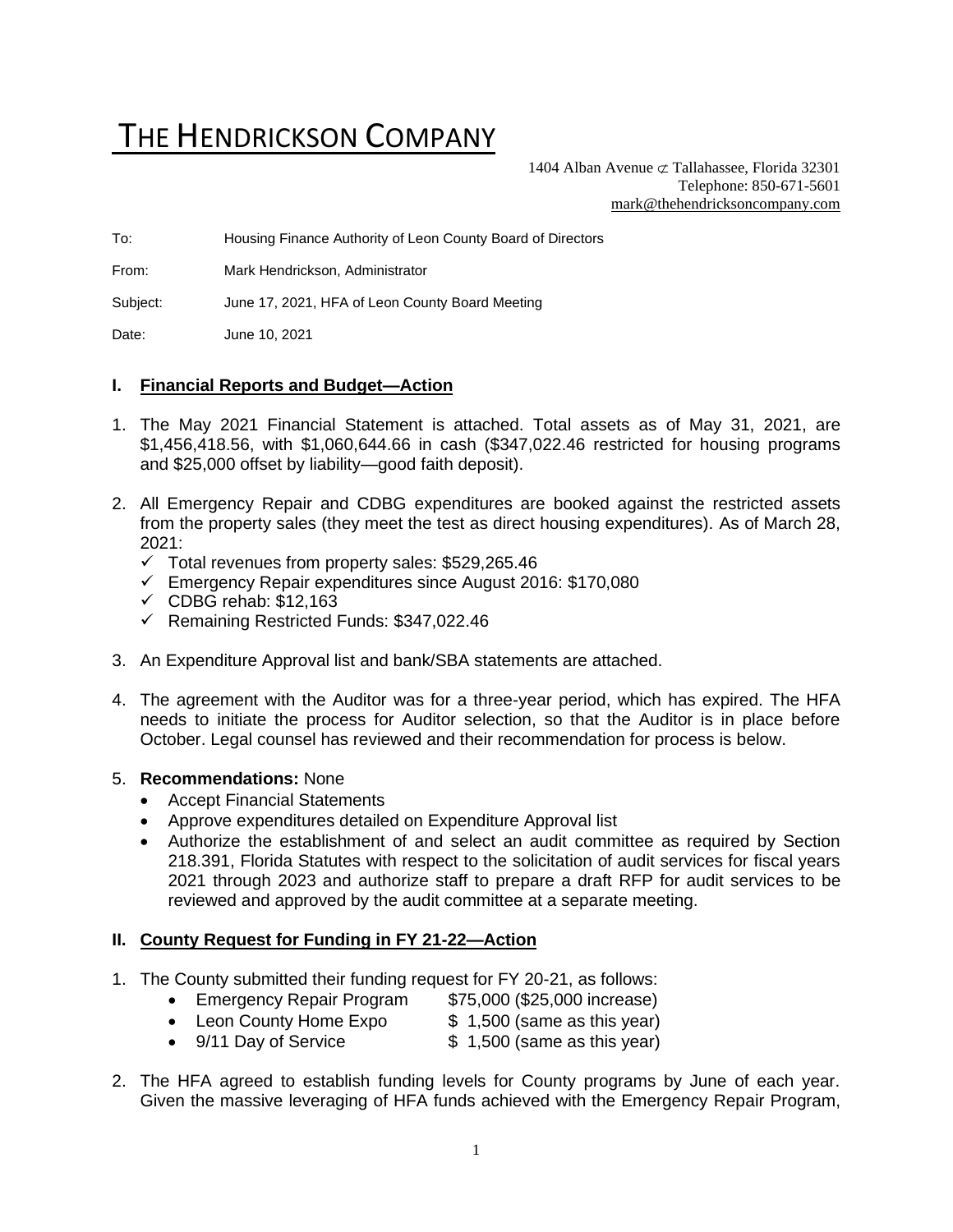and high demand for the funds, this is a good investment. The total is also within the required housing expenditures from land sales.

- 3. In conjunction with the increase in funding, County staff are requesting modifications to the Emergency Repair Program, to increase award levels (adjusting for cost increases) and expanding mobile home repair into City of Tallahassee (was unincorporated Leon County only).
- 4. **Recommendation**: Approve funding for County programs at levels requested by County.

### **III. Bond and Local Government Contribution Applications—Action**

- 1. The HFA published a NOFA for bond applications for developments that would also seek SAIL funding from FHFC. The NOFA is "open", meaning applications are on a "first-come first-evaluated" basis.
- 2. The County has determined to let the City of Tallahassee designate the Orange Avenue deal as the only LGAOF deal for the upcoming FHFC 9% Housing Credit RFA. The HFA will not be asked to conduct a selection process for the County this year.
- 3. **Magnolia Senior** and **Magnolia Family II** received TEFRA approval on December 8. Both applied for SAIL funding from FHFC but did not win. Magnolia Family II was awarded 9% Housing Credits and will utilize that resource instead of bonds.
- 4. **Magnolia Family I** is moving through credit underwriting with an anticipated closing in late 2021. The developer anticipates final approvals at the September HFA meeting and a closing in December. The developer has requested an increase in bond amount from \$15 million to \$18 million, due to increased construction costs the 50% test.
- 5. Jason Breth from BMO provided this summary of the HFA's bond allocation:
	- HFA has \$16.24 million in multi-family carryforward, available for any deal
	- HFA currently has \$17,000,000 in allocation for Magnolia Family II, which expires on June 24<sup>th</sup>.
	- HFA currently has \$8,713,220.13 in allocation for Magnolia Senior with an additional \$4,786,779.87 pending. The expiration date of the allocation for Magnolia Senior will be determined when the full request is filled.
	- HFA will rescind its allocation for Magnolia Family II upon the condition that there are no pending requests for allocation from an entity other than Leon HFA.
	- Upon rescission of the Magnolia Family II allocation, the Division of Bond Finance will fill the entire Magnolia Senior allocation. That allocation will expire 155 days from the date it is awarded, which will allow us to file a validation and request carryforward.
	- The Division will then fill the new Magnolia Family II allocation request with the \$12,713,220.13 remaining and \$4,286,779.87 will be added to the pending list. Depending on how much allocation becomes available in November and how much is on the pending list at that time will dictate if we get the remaining allocation.
- **5. Recommendation**: Adopt amended Inducement Resolution for Magnolia Family prepared by bond counsel, increasing the bond amount to \$15 million, and authorizing new TEFRA hearing and request to BOCC for approval.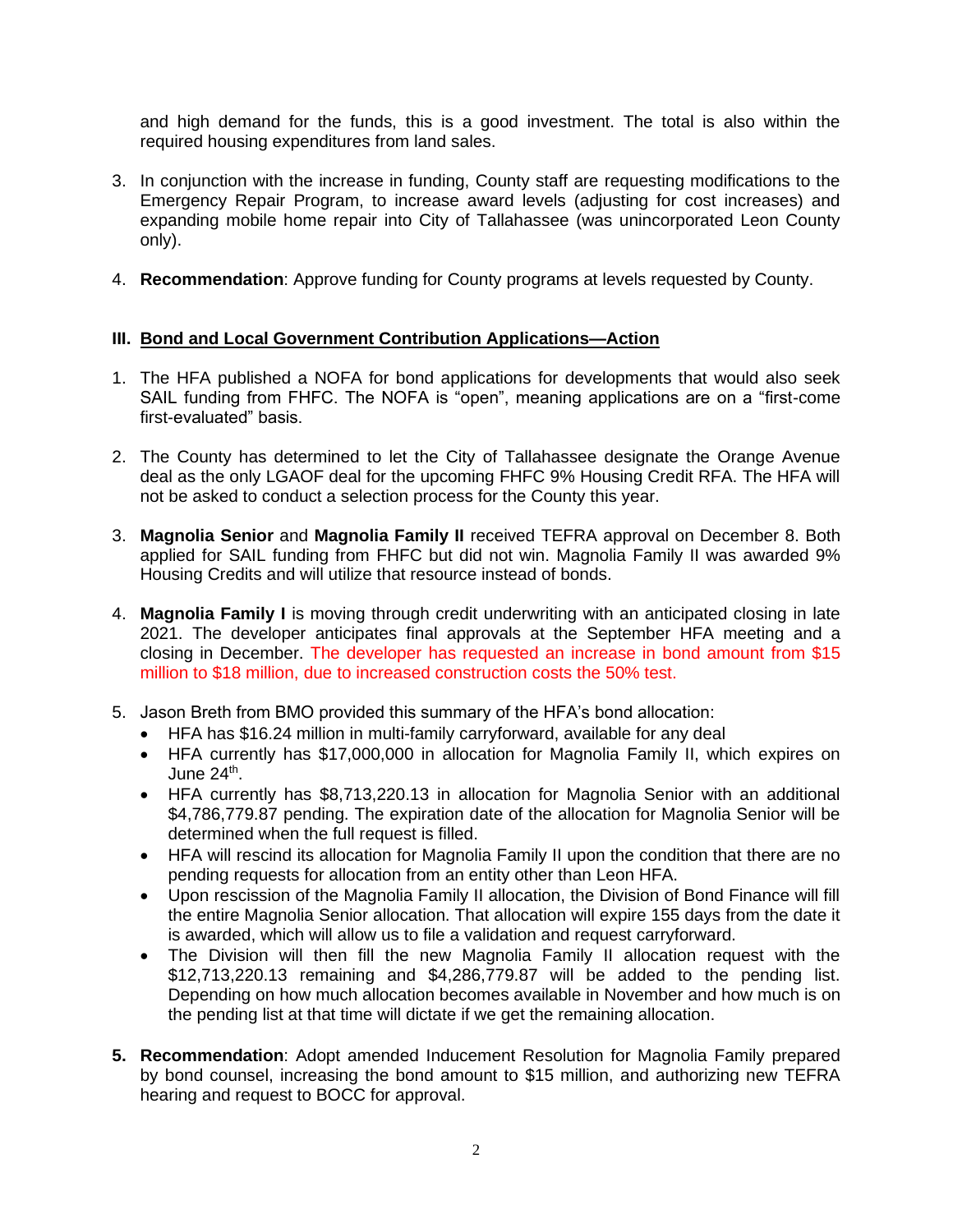| <b>Name</b>                    | <b>Magnolia Family</b>               | <b>Magnolia Senior</b>               | <b>Magnolia Family II</b>            |
|--------------------------------|--------------------------------------|--------------------------------------|--------------------------------------|
| Owner Entity*                  | Country Club Magnolia Family,        | Country Club Magnolia Senior,        | Country Club Magnolia Family         |
|                                | LP                                   | LP                                   | II, LP                               |
| Developer/Location             | New Affordable Housing               | Columbia Residential                 | Columbia Residential                 |
|                                | Partners, LLC. Atlanta, Georgia      | Atlanta, Georgia                     | Atlanta, Georgia                     |
|                                | Tallahassee Housing Economic         | <b>Tallahassee Housing Authority</b> | Tallahassee Housing Authority        |
|                                | Corporation, Tallahassee, FL         | Tallahassee, FL                      | Tallahassee, FL                      |
| <b>Street Address</b>          | Canton Circle, 150' SW of the        | Sebring Ct., NE of intersection      | Country Club Dr., SW of              |
|                                | intersection of Canton Circle &      | of Sebring & Country Club            | intersection of Country Club &       |
|                                | <b>Country Club Drive</b>            | <b>Drive</b>                         | <b>Putnam Drive</b>                  |
| <b>Type</b>                    | <b>New Construction</b>              | <b>New Construction Garden</b>       | <b>New Construction</b>              |
| Demographic                    | Family                               | Elderly                              | Family                               |
| <b>County Commission</b>       | District 1, Bill Proctor             | District 1, Bill Proctor             | District 1, Bill Proctor             |
| <b>District</b>                |                                      |                                      |                                      |
| Units                          | 130                                  | 110                                  | 160                                  |
| <b>Bedrooms</b>                | 252                                  | 125                                  | 320                                  |
| # of Buildings                 | 5 residential buildings              | 1 residential building               | 6 residential buildings              |
| # of Stories                   | 3                                    | 3 with elevator                      | 3                                    |
| <b>Credit Underwriter</b>      | Seltzer Management                   | Seltzer Management                   | Seltzer Management                   |
| <b>Estimated Closing Date</b>  | December 2021                        | November 2021                        | November 2021                        |
| <b>Bond Request</b>            | \$18,000,000 or \$138,462/unit       | \$13,500,000 or \$122,727/unit       | \$17,000,000 or \$106,250/unit       |
| Permanent Loan Bond            | \$7,000,000                          | \$6,500,000                          | \$11,500,000                         |
| Amount                         |                                      |                                      |                                      |
| SAIL & ELI Funding             | $\overline{$6,211,577}$              | \$6,600,000                          | \$6,600,000                          |
| <b>Housing Credit Investor</b> | <b>TBD</b>                           | <b>TBD</b>                           | <b>TBD</b>                           |
| <b>Housing Credits</b>         | \$9,376,537                          | \$8,266,414                          | \$11,352,521                         |
| <b>City Funding</b>            | \$1,650,000                          | \$2,000,000                          | \$2,000,000                          |
| <b>TEFRA Approval</b>          | $4 - 28 - 20$                        | $12 - 8 - 20$                        | $12 - 8 - 20$                        |
|                                | $2 - 16 - 21$                        |                                      |                                      |
| <b>Total Cost</b>              | \$24,826,109                         | \$24,693,561                         | \$32,617,000                         |
| <b>Total Cost Per Unit</b>     | \$190,971                            | \$224,487                            | \$203,856                            |
| <b>Land Cost</b>               | \$0-Ground Lease from                | \$0-Ground Lease from                | \$0-Ground Lease from                |
|                                | <b>Tallahassee Housing Authority</b> | <b>Tallahassee Housing Authority</b> | <b>Tallahassee Housing Authority</b> |
|                                | \$0//unit                            |                                      |                                      |
| <b>Acquisition of Building</b> | <b>NA</b>                            | <b>NA</b>                            | <b>NA</b>                            |
| Cost                           |                                      |                                      |                                      |
| <b>Hard Construction Cost</b>  | \$16,314,670                         | \$16,630,000                         | \$23,100,000                         |
|                                | \$125,497/unit                       | \$151,182/unit                       | \$144,375/unit                       |
| <b>General Contractor</b>      | <b>TBD</b>                           | <b>TBD</b>                           | <b>TBD</b>                           |
| <b>Credit Enhancement</b>      | <b>TBD</b>                           | <b>TBD</b>                           | <b>TBD</b>                           |
| Set-Aside Period               | $50$ years                           | 50 years                             | 50 years                             |
| Set-Aside Levels               | 10.0% (13 units) <33% AMI            | 10.0% (11 units) <33% AMI            | 10.0% (16 units) <33% AMI            |
|                                | for 15 years, then 60% AMI           | for 15 years, then 60% AMI           | 70.0% (112 units) <60% AMI           |
|                                | 90.0% (117 units) <60% AMI           | 90.0% (99 units) <60% AMI            | 20% (32 units) market rate           |

# **IV. Emergency Repair Program—Action**

- 1. The HFA authorized an emergency repair program, for minor repairs that need immediate attention—and are not covered by the County's SHIP Program. A total of \$50,000 has been paid to the County for FY 20-21. Individual repairs are limited to \$1,650 per home (\$7,500 for senior or persons with special needs that reside in mobile homes).
- 2. Of the \$53,000 FY 19-20 allocation, \$36,259 was spent. The balance of \$16,741 was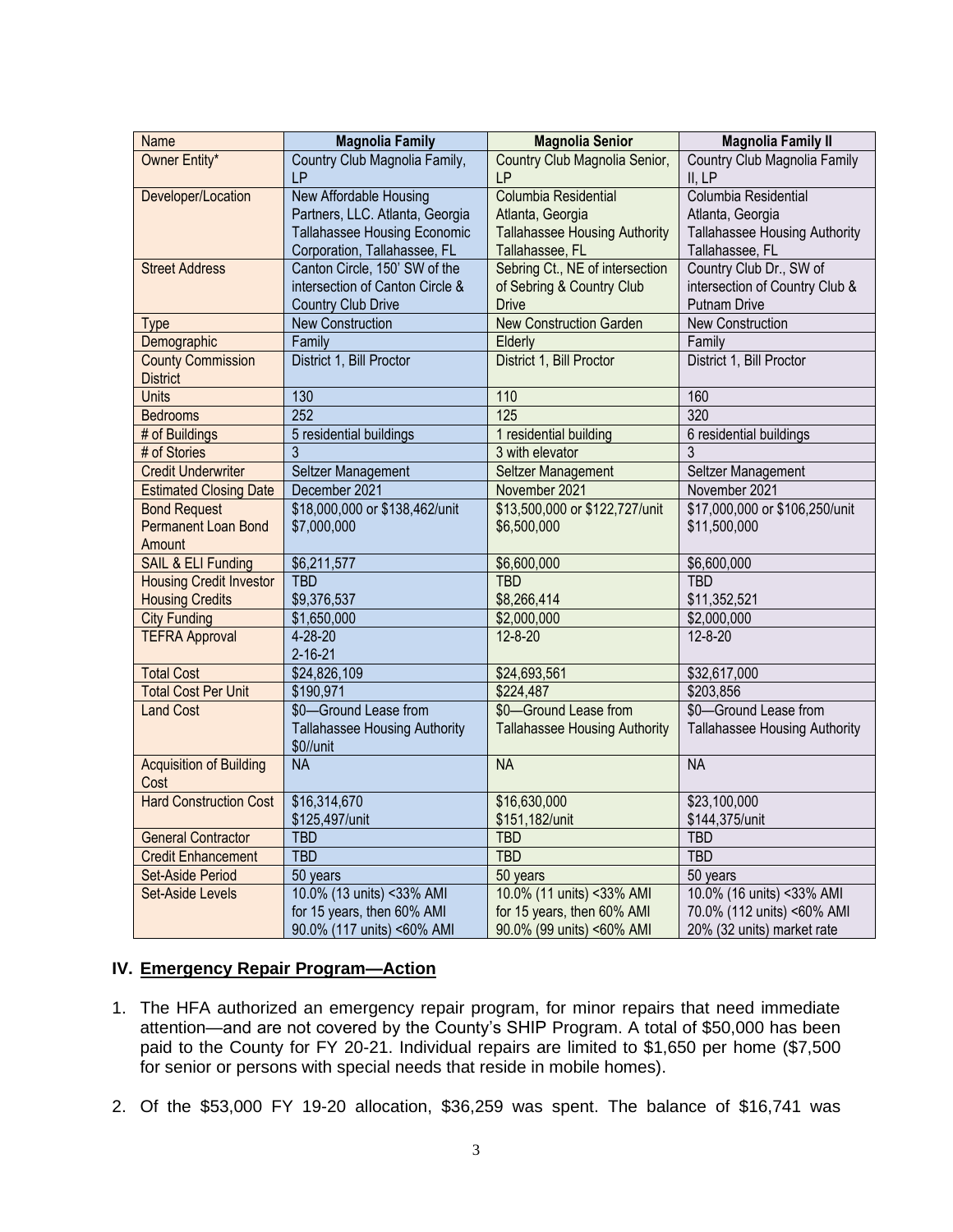carried forward to this FY, making total funds available FY 20-21 \$66,741. Of that, \$38,094.51 is encumbered (13 cases), with \$23,291.28 disbursed. County staff anticipate all funds being utilized prior to October 1.

- 3. County staff have requested modifications to the program, including increasing the basic repair limit from \$1,650 to \$2,000 and for elderly person and persons with special needs residing in mobile homes from \$7,500 to \$12,000. With SHIP funding coming, and hopefully stable, the Emergency Repair Program would have a greater focus on mobile home residents (SHIP has very limited capacity to serve persons living in mobile homes).
- 4. **Recommendation**: Approve proposed changes, subject to final review and approval by HFA legal counsel and Administrator.

#### **V. Real Estate—Informational**

- 1. The Real Estate Division is responsible for selling surplus properties designated for affordable housing, with proceeds of the sale coming to the HFA. This fiscal year, 21 properties have been sold with \$104,084.30 received by the HFA.
- 2. Sales of seven properties by the Real Estate Division generated total revenues to the HFA of \$107,102. As of April 30, 2021, sales of 77 properties by Ketcham Realty have generated \$422,163.46 paid to the HFA. The total is \$529,265.46.
- 3. County real estate reports six additional properties sold, but funds not received by the HFA, (net to HFA of \$56,700).
- 4. A spreadsheet is attached.
- 5. **Recommendation**: None.

#### **VI. Legal Update—Informational**

- 1. HFA Counsel will report on their activities.
- 2. **Recommendation**: None.

#### **VII. Escambia HFA Single Family Program—Informational**

- 1. From 10-1-20 to 3-31-21, fifteen loans totaling \$2,142,062 were closed in Leon County, with a payment for 0.2% or \$4,284.12 received (will appear in the May financials).
- 2. Two DPA loans for \$14,825.88 repaid, with the 50% due to the HFA of Leon County equal to \$7,412.94 (which will appear in the May financials)
- 3. **Recommendation**: None.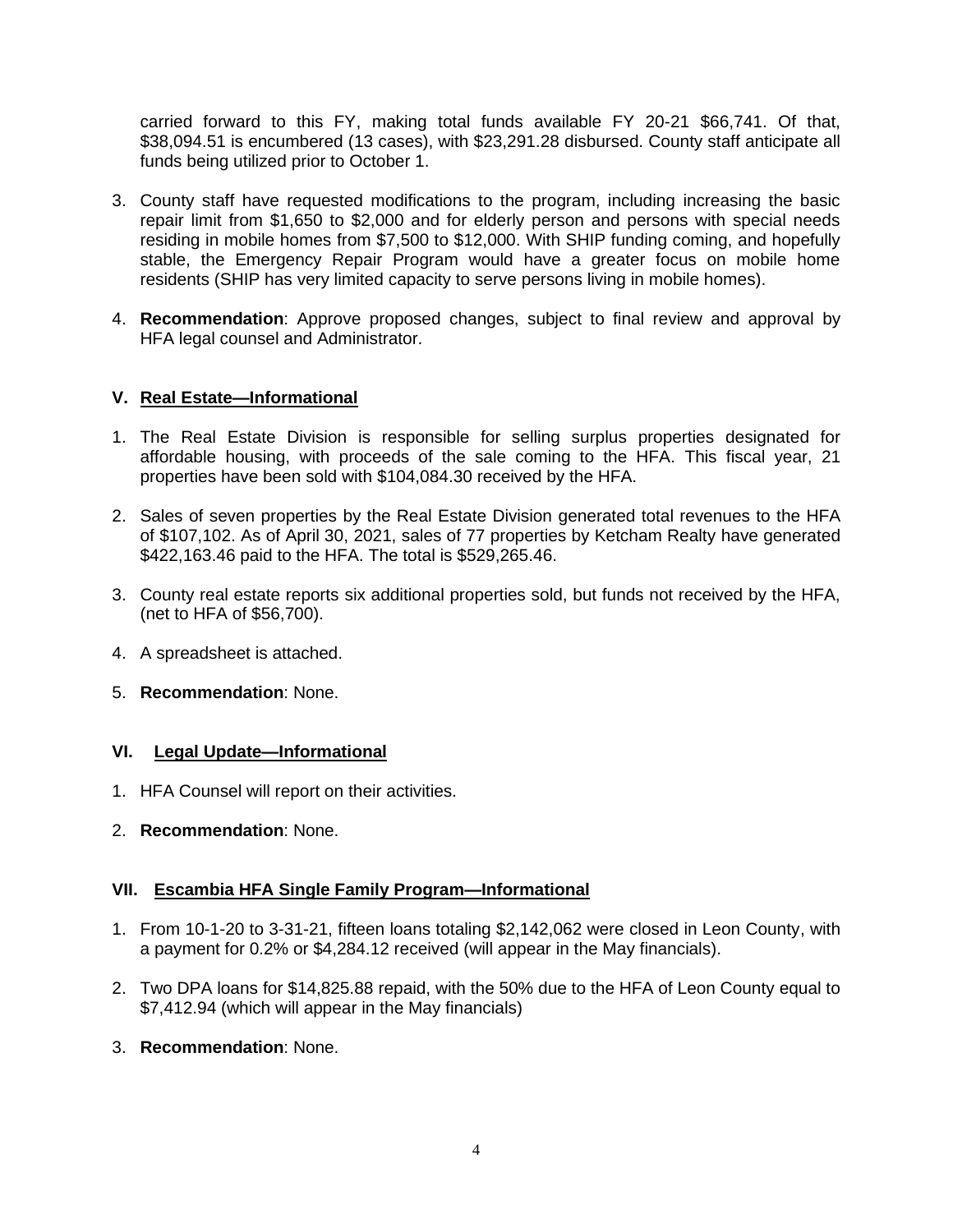#### **VIII. Financial Advisor/Administrator Contract—Action**

- 1. The contract with Financial Advisor/Administrator was for a three-year period ending October 1.
- 2. HFA counsel reviewed procurement procedures and the recommendation below has legal sign-off.
- 3. **Recommendation**: Authorize a new contract for Administrator/Financial Advisory services with The Hendrickson Company on substantially the same terms as the existing contract, with the final agreement to be presented for approval at the Authority's subsequent meeting.

### **IX. To-Do List—Informational**

| <b>To-Doltem</b>                                                                                         |  | Admin | County | <b>NGN</b> | <b>Status</b>                                                           | <b>Completed</b> |
|----------------------------------------------------------------------------------------------------------|--|-------|--------|------------|-------------------------------------------------------------------------|------------------|
| <b>Meeting Date:</b>                                                                                     |  |       |        |            |                                                                         |                  |
| December 10, 2020                                                                                        |  |       |        |            |                                                                         |                  |
| Dr. Sharkey recommends HFA set up<br>meetings with new County Commissioners<br><b>Welch and Cummings</b> |  |       |        |            | Not completed<br>Mike Rogers met<br>with BOCC at<br>Housing<br>Workshop |                  |
| <b>Meeting Date</b>                                                                                      |  |       |        |            |                                                                         |                  |
| None                                                                                                     |  |       |        |            |                                                                         |                  |

#### **X. State Legislative Update—Informational**

- 1. The legislature passed SB 2512 which permanently reduced the percent of doc stamps going to housing by more than 50%. It also prohibits sweeps of the housing trust funds after July 1, 2021.
- 2. The legislature then passed a budget which appropriated all of the money projected to come into the housing trust funds during FY 21-22—under the new distribution formula—which is \$209.2 million. They also swept all monies currently in the trust funds, a total of \$362.45 million.

# 3. **The Governor vetoed part of the sweep—the \$40 million from the State Housing Trust Fund, but left the sweep of the Local Government Housing Trust Fund in place.**

- 4. The estimated SHIP distribution to Leon County-Tallahassee for FY 21-22 is \$1,993,884, with \$1,322,344 to the City and \$671,540 to the County. This is a tremendous return on investment of the \$2,500 SEE contribution made by the HFA.
- 5. **Recommendations**: None.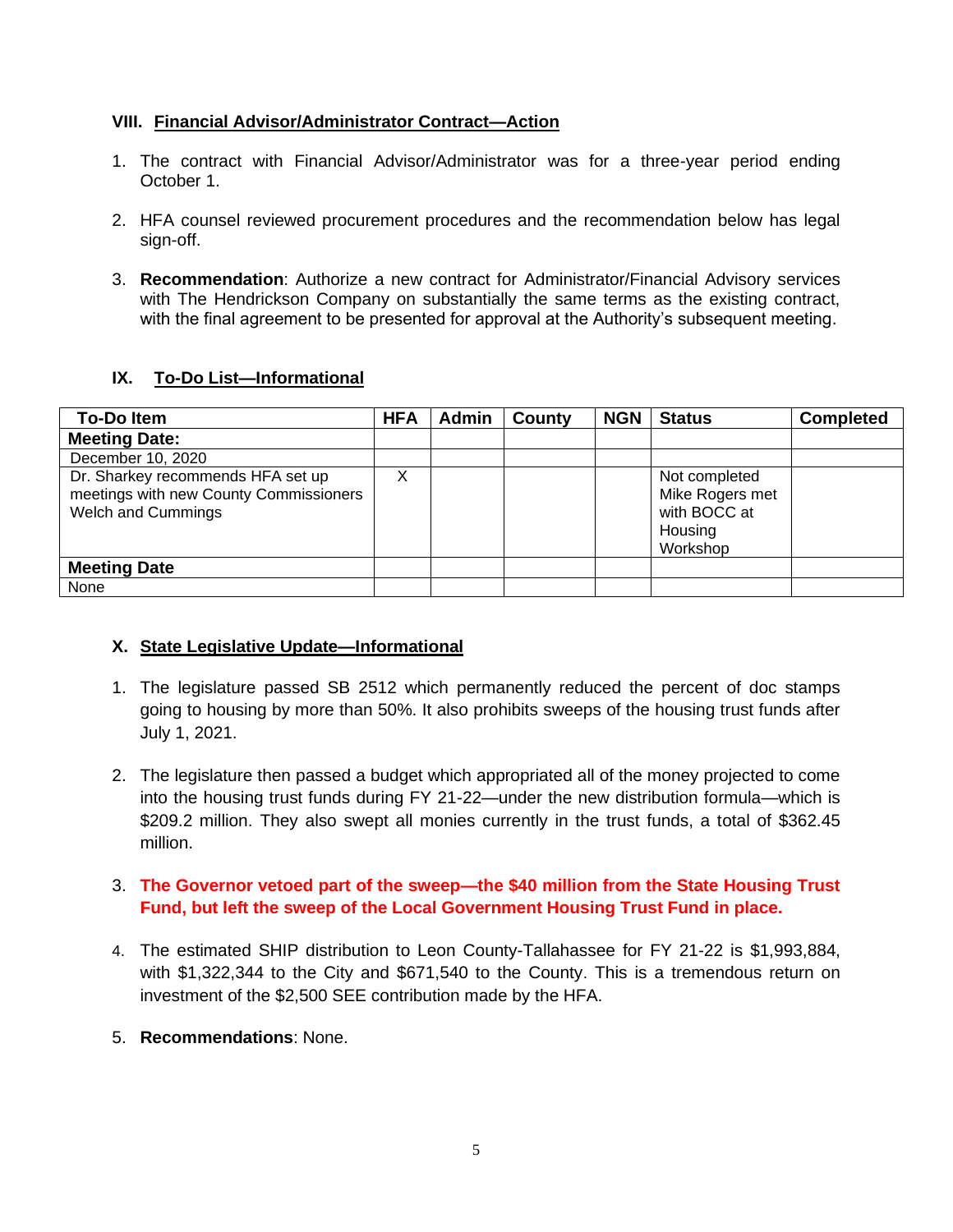# Appropriation of Housing Trust Fund Monies

|                                                                  | <b>GOVERNOR</b><br>FY 21-22 | <b>SENATE</b><br>FY 21-22 | <b>HOUSE</b><br>FY 21-22 | <b>FINAL BUDGET</b><br>FY 21-22              | <b>FINAL BUDGET</b><br>FY 20-21                                                                                                                                           |
|------------------------------------------------------------------|-----------------------------|---------------------------|--------------------------|----------------------------------------------|---------------------------------------------------------------------------------------------------------------------------------------------------------------------------|
| <b>FHFC: SAIL &amp; other</b><br><b>FHFC</b><br><b>Line 2238</b> | \$126,700,000               | \$62,500,000              | \$62,500,000             | \$62,500,000                                 | \$115,000,000                                                                                                                                                             |
| <b>SHIP</b><br><b>Line 2239</b>                                  | \$296,600,000               | \$146,700,000             | \$146,700,000            | \$146,700,000                                | \$225,000,000<br><b>VETOED</b>                                                                                                                                            |
|                                                                  | \$0                         | \$0                       | \$0                      | \$0                                          | \$30,000,000<br><b>Hurricane Housing</b><br><b>Recovery Program</b><br>(SHIP-like program for<br><b>Hurricane Michael</b><br>disaster counties only)<br><b>Line 2282A</b> |
| <b>TOTAL HOUSING</b>                                             | \$423,300,000               | \$209,200,000             | \$209,200,000            | \$209,200,000                                | \$145,000,000                                                                                                                                                             |
| <b>SHTF SWEEP</b>                                                | \$0                         | \$38,600,000              | \$25,000,000             | \$40,000,000<br><b>VETOED</b>                | \$0                                                                                                                                                                       |
| <b>LGHTF SWEEP</b>                                               | \$225,000,000               | \$254,400,000             | \$273,490,000            | \$322,450,000                                | \$0                                                                                                                                                                       |
| <b>TOTAL SWEEP</b>                                               | \$225,000,000               | \$293,000,000             | \$298,490,000            | \$362,450,000<br>\$322,450,000<br>after veto | \$0                                                                                                                                                                       |
| <b>Unallocated SHTF</b>                                          | \$0                         | <b>TBD</b>                | <b>TBD</b>               | \$0                                          | \$4,800,000                                                                                                                                                               |
| <b>Unallocated LGHTF</b>                                         | \$0                         | <b>TBD</b>                | <b>TBD</b>               | \$0                                          | $$12,200,000 + $225$<br><i>million</i> veto                                                                                                                               |

#### **Proviso/Back of the Bill:**

• \$563,600 from SHIP for Catalyst Training

• Sweep to take place by June 30, 2021

| <b>Additional Homeless Funding from General Revenue or DCF Trust Funds</b> |             |           |                              |            |  |
|----------------------------------------------------------------------------|-------------|-----------|------------------------------|------------|--|
| <b>Item</b>                                                                | Amount      | Line Item | Source                       | Agency     |  |
| <b>Overall Homeless</b>                                                    |             |           |                              |            |  |
| <b>Programs</b>                                                            |             |           |                              |            |  |
| <b>Challenge Grants-House</b>                                              | \$3,181,500 | 341       | <b>GR</b>                    | <b>DCF</b> |  |
| <b>Federal Emergency Shelter</b>                                           | \$7,211,973 | 342       | Federal Grants TF &          | <b>DCF</b> |  |
| <b>Grant Program</b>                                                       |             |           | <b>Welfare Transition TF</b> |            |  |
| <b>Homeless Housing</b>                                                    | \$3,000,000 | 343       | <b>GR</b>                    | <b>DCF</b> |  |
| <b>Assistance Grants (staffing</b>                                         |             |           |                              |            |  |
| for 27 homeless lead                                                       |             |           |                              |            |  |
| agencies)                                                                  |             |           |                              |            |  |
| <b>Project Specific Funding</b>                                            |             |           |                              |            |  |
| Miami Bridge-Host Homes                                                    | \$100,000   | 310A      | <b>GR</b>                    | <b>DCF</b> |  |
| for Homeless Youth                                                         |             |           |                              |            |  |
| <b>Clara White Mission</b>                                                 | \$200,000   | 345       | <b>GR</b>                    | <b>DCF</b> |  |
| <b>Homelessness Services</b>                                               | VETOED      |           |                              |            |  |
|                                                                            |             |           |                              |            |  |
| Connecting Everyone with                                                   | \$716,000   | 345       | <b>GR</b>                    | <b>DCF</b> |  |